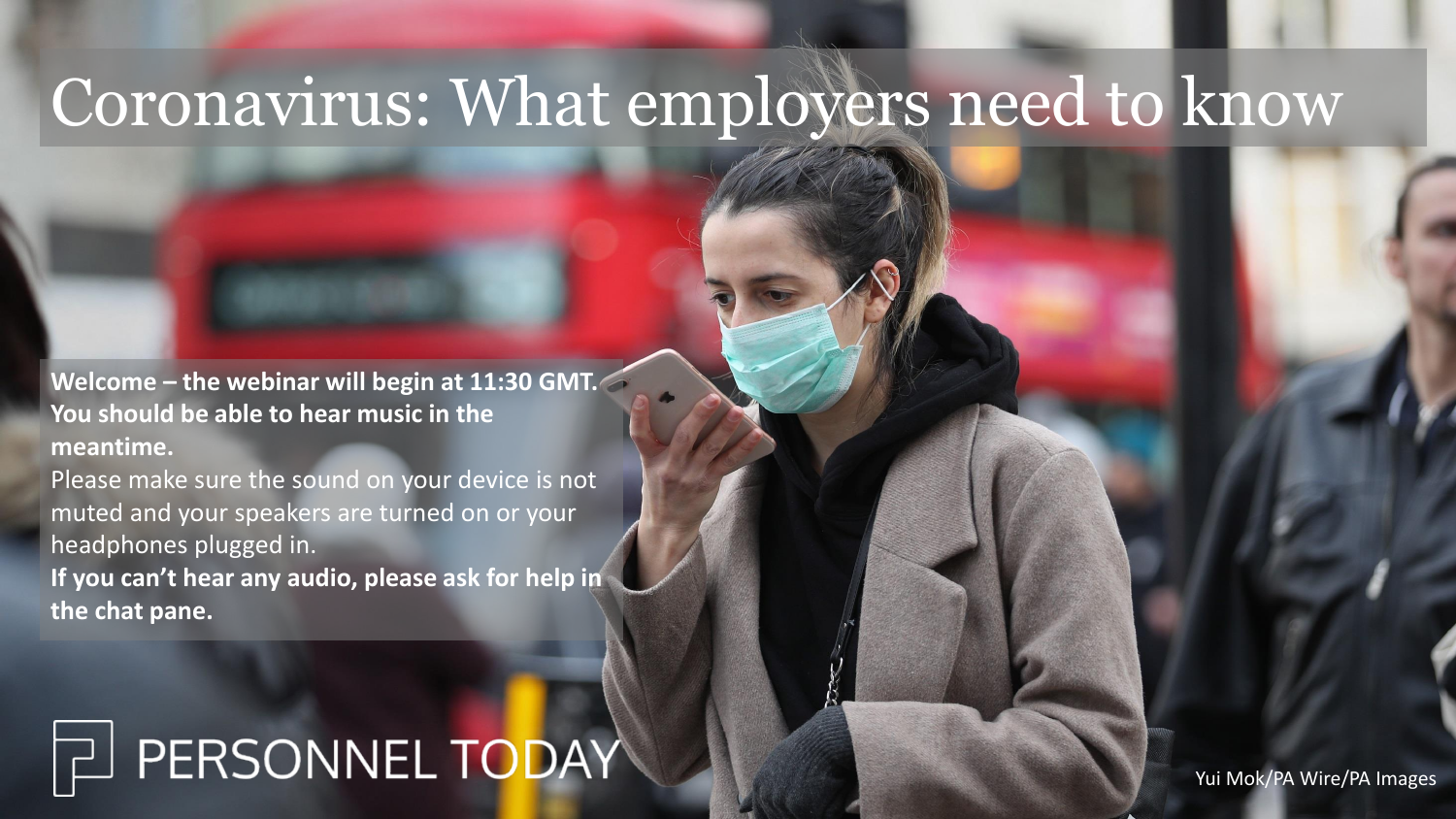# Coronavirus: What employers need to know



| <b>Rob Moss (host)</b> |  |
|------------------------|--|
| Editor                 |  |
| <b>Personnel Today</b> |  |

- **Kevin Charles** *Consultant Barrister* **Crossland Employment Solicitors**
- **Rachel Suff** *Employee Relations Lead* **CIPD**
- **Fiona King** *Chief Operating Officer* **Faculty of Occupational Health Nursing**
- **Stuart Duff** *Business Psychologist and Partner* **Pearn Kandola**

**You can submit your questions at any time.** You can download slides after the webinar and a recording will be available from later today. To listen in, please make sure the sound on your device is unmuted and your speakers are turned on or your headphones plugged in. Need help? Ask in the Q&A or chat.

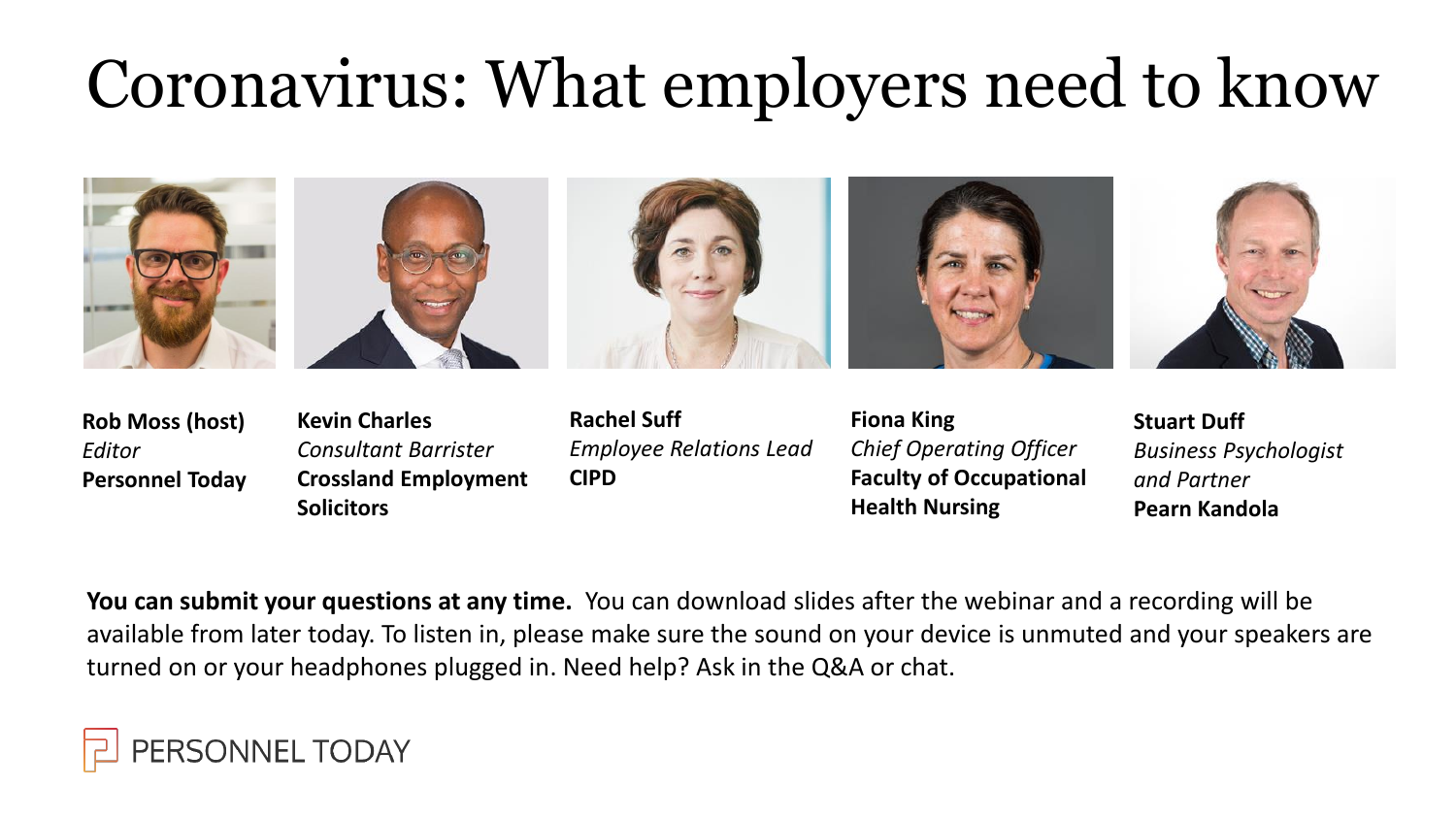## Coronavirus: Questions & Answers





**Rob Moss (host)** *Editor* **Personnel Today**

- **Kevin Charles** *Consultant Barrister* **Crossland Employment Solicitors**
- **Rachel Suff** *Employee Relations Lead* **CIPD**
- **Fiona King** *Chief Operating Officer* **Faculty of Occupational Health Nursing**
- **Stuart Duff** *Business Psychologist and Partner* **Pearn Kandola**

**You can submit your questions at any time.** We will attempt to answer as many questions as possible.